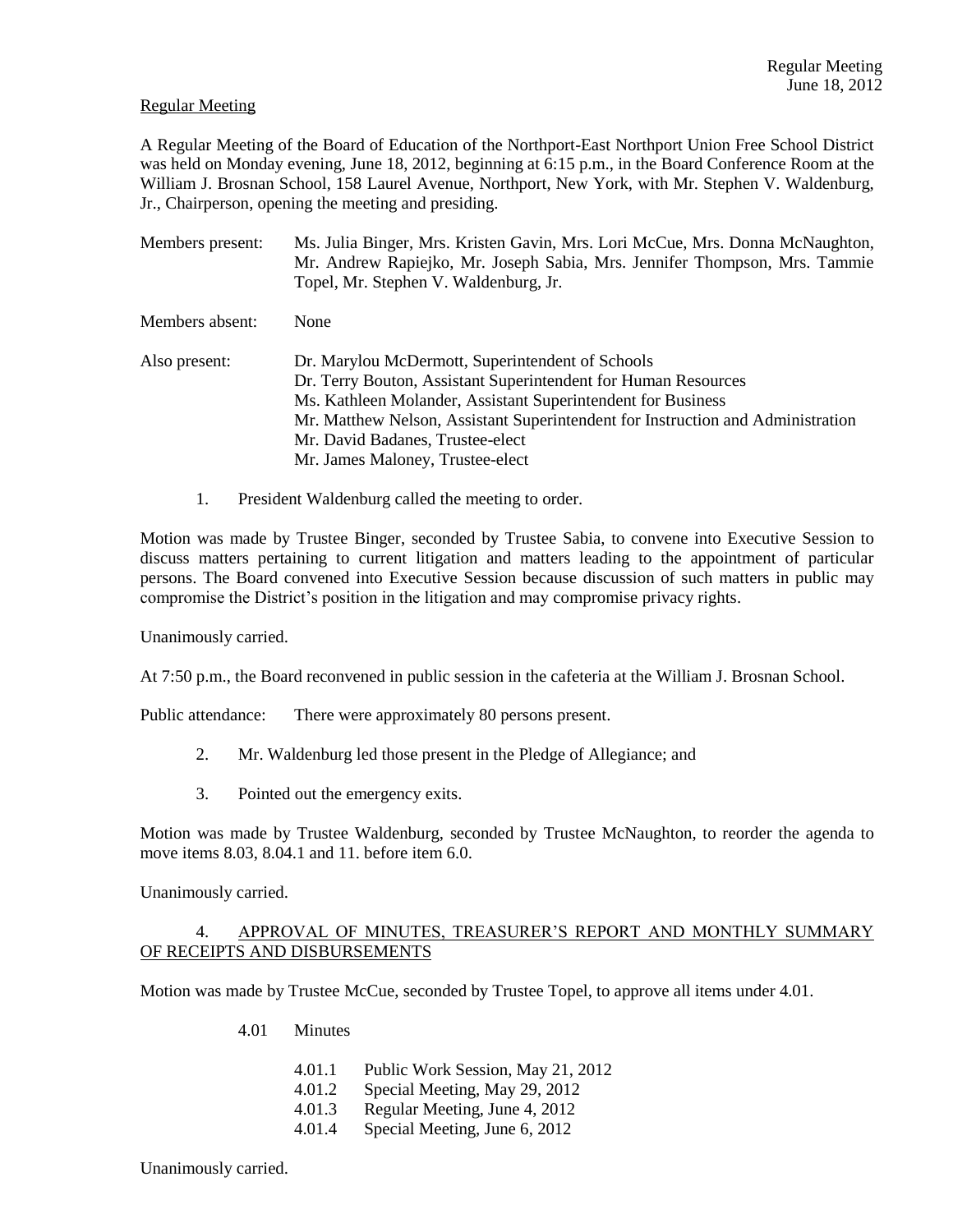Motion was made by Trustee McNaughton, seconded by Trustee Sabia, to approve all items under 4.02.

4.02 Treasurer's Report and Monthly Summary of Receipts and Disbursements

4.02.1 Treasurer's Report for the period April 1, 2012 through April 30, 2012

4.02.2 Monthly Summary of Receipts and Disbursements for April 2012

Unanimously carried.

4.03 For Information: Claims Auditor's Report for Warrants and Schedule of Claims and Payroll Audit

4.03.1 Warrants and Schedule of Claims for payments dated:

April 2012 (Wire Transfer Report), April 16, 2012 (Accounts Payable Warrant), April 5, 2012 (Payroll Trust & Agency Warrant), April 30, 2012 (Accounts Payable Warrant), April 18, 2012 (Payroll Trust & Agency Warrant), April 2012 (Claims Audit Report)

4.03.2 Payroll Audit for distributions dated: April 20, 2012 (Pulaski Road Elementary School)

## 5. SPECIAL REPORT/ANNOUNCEMENTS FROM THE SUPERINTENDENT

5.01 Accomplishments of Staff and Students

5.01.1 Dr. Patricia Schmitt, English Chairperson K-12, introduced the following English Award Recipients:

# **Huntington Youth Writes:**

4-5 Short Story 1st Place: Katie Sierra, Bellerose Avenue School, "The House" 2nd Place: Madison Tuohy, Bellerose Avenue School, "The Voice"

6-8 Short Story

1st Place: Cameron Cacic, East Northport Middle School, "The Prison Rock" Honorable Mention: Josephine Amorim, Northport Middle School, "The Recreation Story"

9-12 Essay

2nd Place: Timothy D'Agostino, Northport High School, "It Is Time to Raise Flags about Redshirting" 3rd Place: Jacqueline Neber, Northport High School, "Rainbow Shimmers" Honorable Mention: Jackson D'Antonio, Northport High School, "A Death in the Family"

### 9-12 Short Story

2nd Place: Chelsea Cirruzzo, Northport High School, "Paper Cranes" 3rd Place: Jacqueline Neber, Northport High School, "When Sorrow Found Me" Honorable Mention: Caitlin Dwyer, Northport High School, "A Mountain Man"

**Poetry for the HART 2012 Poems Selected for Display** (Town of Huntington Public Art Initiative)

Gabrielle Mikorenda, Northport High School, "I Like to Laugh" Samantha Strait, Northport High School, "Dream Season"

# **Dartmouth College Book Award**

Danielle Ferstler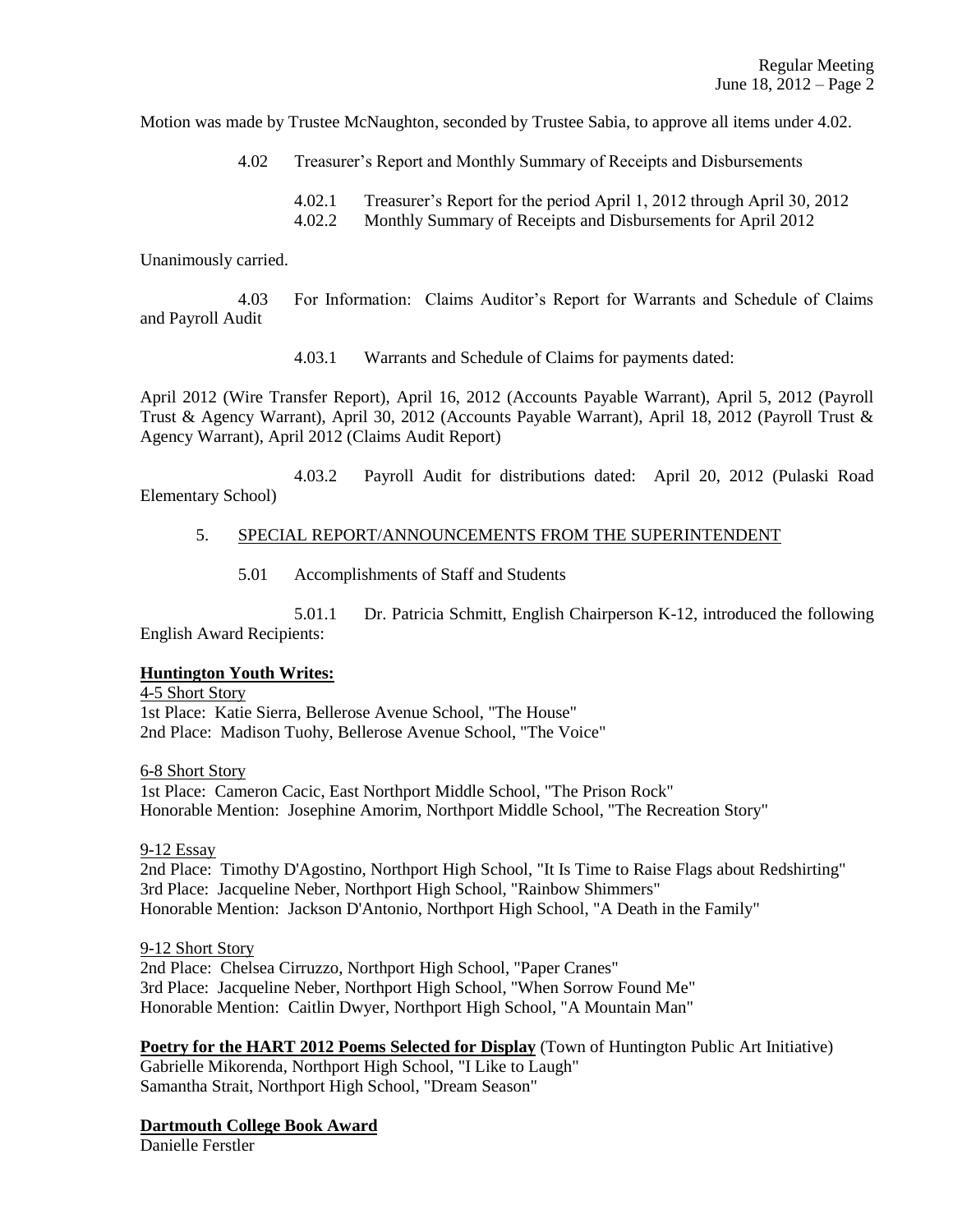5.01.2 Ms. Julia Lang-Shapiro, District Chairperson of Art K-12, introduced the following Art Award Recipients:

### **7th Annual Suffolk County First Exposure Student Film Festival**

Gabrielle Mikorenda, "The Kite" Nicholas Evangelista, "The Road Not Taken Trailer"

5.01.3 Ms. Antoinette Blanck, United Teachers of Northport President, introduced the following Long Island Presidents Council Essay Contest Award Recipients:

Ismat Ali - Elementary Finalist Erin Burke - Middle School Finalist

5.01.4 Mr. Drew Cronin, Director of Physical Education and Athletics, introduced Marissa Catalanotto, 2012 US Rowing Youth Nationals Bronze Medal Winner, Nationally Ranked  $3<sup>rd</sup>$  in Women's Youth Lightweight  $2x$ 

5.02 Motion was made by Trustee McCue, seconded by Trustee Sabia, to authorize payment of three \$500 awards in accord with the Board-UTN Collective Bargaining Agreement to the following teachers as a Professional Achievement Award for 2011-2012:

- 5.02.1 Annmarie Jenkins Library Media Specialist, Northport Middle School
- 5.02.2 David Scott Social Studies Teacher, Northport High School
- 5.02.3 Kathryn Tuthill English Teacher, Northport Middle School

Vote on Trustee McCue's motion was unanimously carried.

5.03 The President of the Board reviewed the upcoming meetings of July  $2^{nd}$  and August

President Waldenburg stated that he wanted to publicly thank Vice President Donna McNaughton and Trustee Kristen Gavin for their dedication and contributions to the District and presented them with a plaque thanking them for their service to the District.

At 8:10 p.m., President Waldenburg called for a brief recess.

At 8:25 p.m., the meeting reconvened.

 $27<sup>th</sup>$ .

8.03 Public Hearing on Proposed Revisions to the District's Code of Conduct Policy

President Waldenburg stated that the District is required to have a public hearing on any proposed changes to the Code of Conduct Policy. Mr. Waldenburg stated that the changes to the policy are required changes through the Dignity for All Students Act.

There were no public questions or comments regarding the changes to the Code of Conduct Policy.

Motion was made by Trustee Thompson, seconded by Trustee Topel, to approve item 8.04.1

8.04 Receiving for a second reading and adopting revisions to the following policy:

8.04.1 Policy #5310 – "Code of Conduct"

Unanimously carried.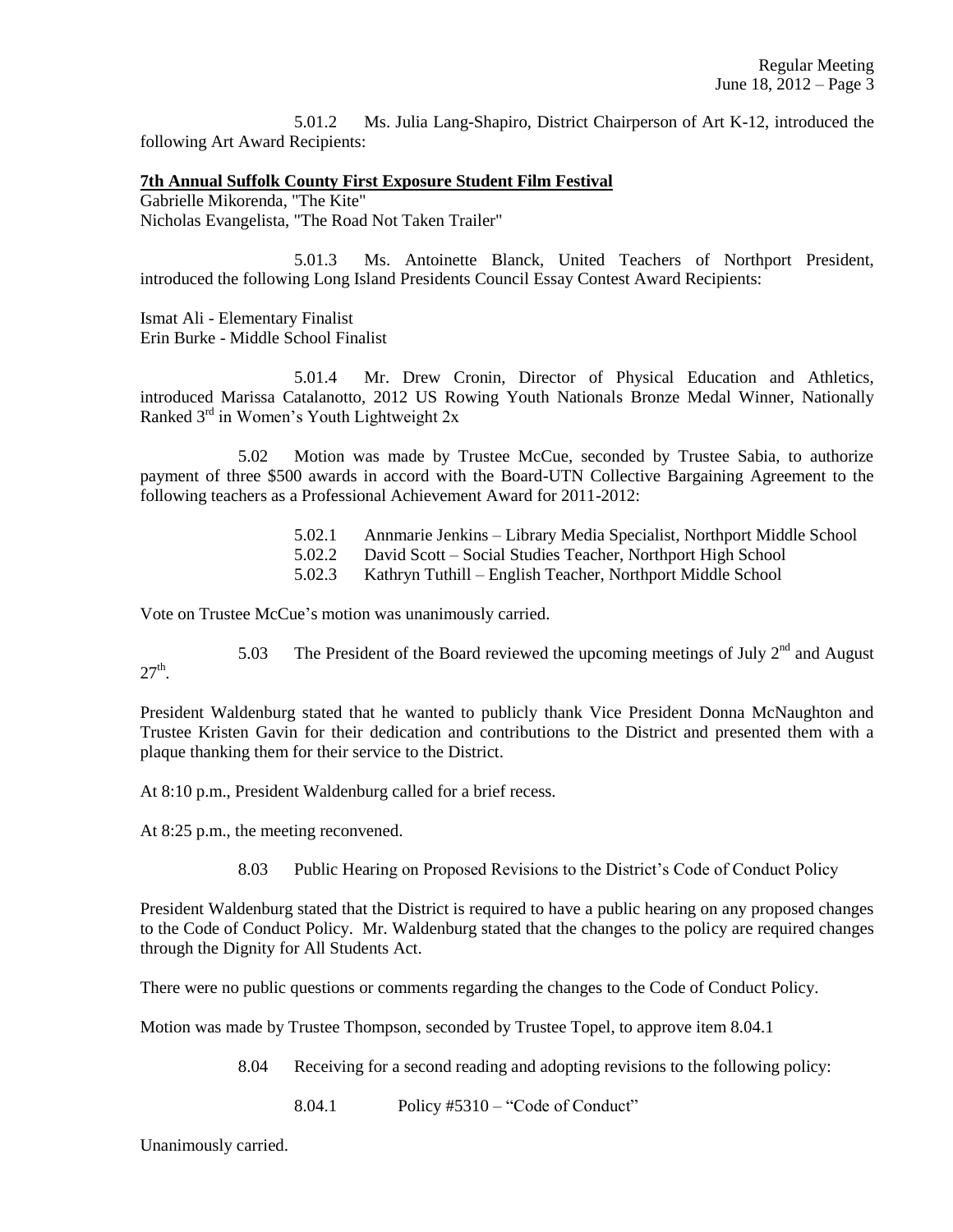#### 11. UNFINISHED BUSINESS

11.00 Motion was made by Trustee Binger, seconded by Trustee McNaughton, to approve the following SEQRA resolution:

"WHEREAS, the Board of Education of the Northport-East Northport Union Free School District desires to embark upon the following capital improvements at the Districts' facilities, HVAC upgrades at Dickinson Avenue School, Pulaski Road School, Ocean Avenue School; renovation of the East Northport Middle School and Northport Middle School auditorium, and toilet room renovations at Northport Middle School; and

WHEREAS, said capital improvements are subject to classification under the State Environmental Quality Review Act (SEQRA); and

WHEREAS, maintenance or repair involving no substantial changes in an existing structure or facility are classified as Type II Actions under the current Department of Environment Conservation SEQR Regulations (Section 6 NYCRR 617.5 (c)(1)); and

WHEREAS, replacement, rehabilitation or reconstruction of a structure or a facility, in kind, on the same site, including upgrading buildings to meet building or fire codes, unless such action meets or exceeds any of the thresholds in section 617.4 are classified as Type II Actions under the current Department of Environmental Conservation SEQR Regulations (Section 6 NYCRR 617.5 (c)(2)); and

WHEREAS, routine activities such as renovations to, or expansions of existing public school facilities by less than 10,000 square feet are classified as Type II Actions under the current Department of Environmental Conservation SEQR Regulations (Section 6 NYCRR 617.5 (c)(8)); and

WHEREAS, the SEQR Regulations declare Type II Actions to be actions that have no significant impact on the environment and require no further review under SEQR; and

WHEREAS, the Board of Education, as the only involved agency, has examined all information related to the capital improvement projects and has determined that the capital improvement projects for HVAC upgrades at Dickinson Avenue School, Pulaski Road School, Ocean Avenue School; renovation of the East Northport Middle School and Northport Middle School auditorium, and the toilet room renovations of Northport Middle School are classified as Type II Actions pursuant to Section 617.5  $(c)(1)$ ,  $(2)$  and  $(8)$  of the SEQR Regulations;

NOW, THEREFORE, BE IT RESOLVED, that the Board of Education hereby declares itself lead agency in connection with the requirements of the State Environmental Quality Review Act; and

BE IT FURTHER RESOLVED, that the Board of Education hereby declares that the capital improvements outlined above are Type II Actions, which require no further review under SEQR; and

BE IT FURTHER RESOLVED, that the Board of Education hereby shall forward an official copy of this Resolution to the New York State Education Department together with a copy of the correspondence from the New York State Office of Parks, Recreation and Historic Preservation in connection with its request for approval of the listed project from the New York State Education Department"

In response to a question regarding HVAC renovations to Dickinson Avenue, Pulaski Road and Ocean Avenue Schools, Mr. Anthony Resca, Superintendent for Buildings and Grounds, stated that the renovations included ventilation and heating but not air conditioning. Mr. Resca recommended that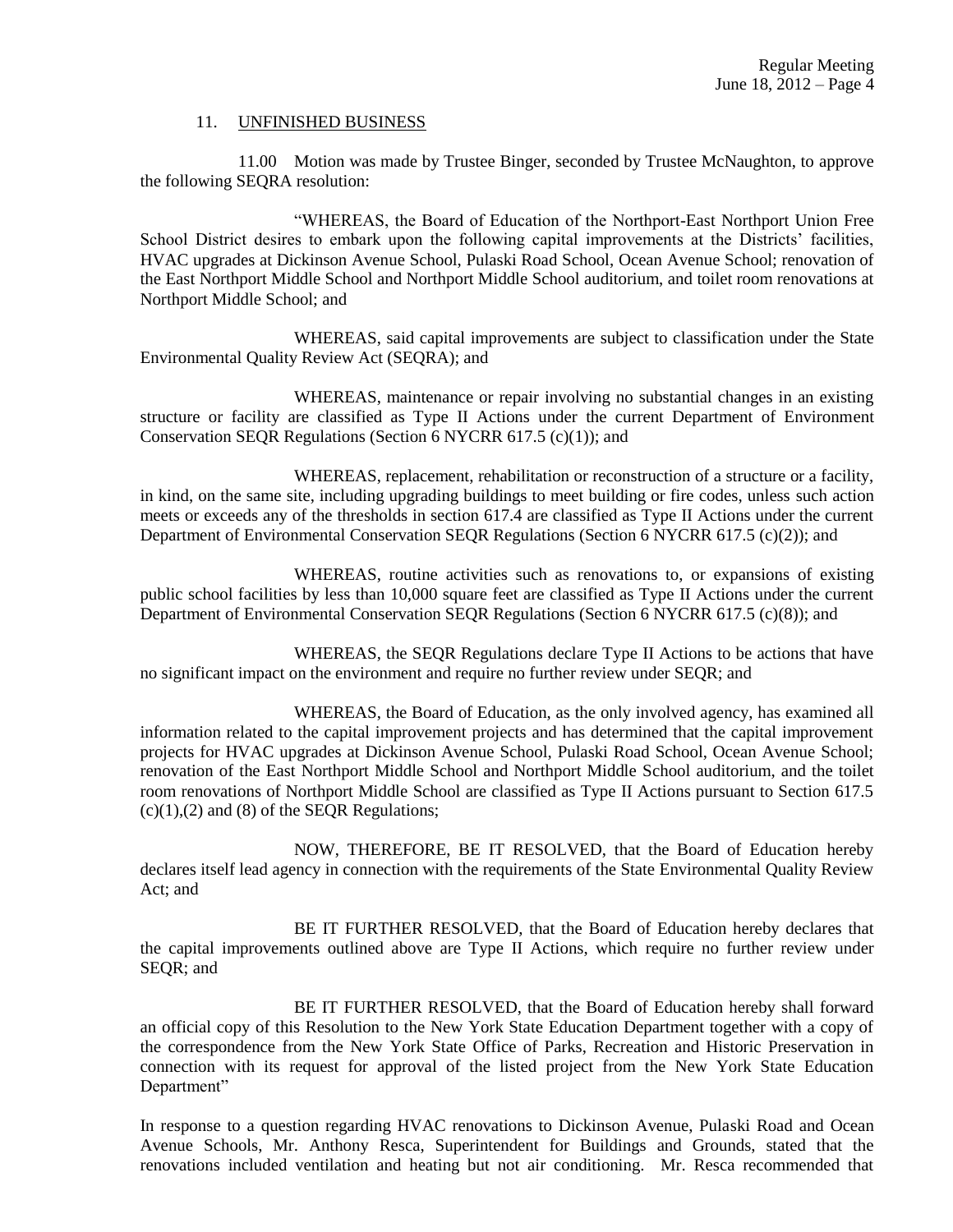renovations for the auditoriums at the high schools and middle schools be staggered in order for the District to have a place of assembly available.

There was discussion regarding the length of time needed to perform the auditorium renovations, the typical approval cycle from the State, certain renovations being part of the energy performance contract, creation of a second capital reserve fund, and projects in the five year capital plan.

There was additional discussion of returning part of the \$1.97 million to the taxpayers, allocation of the money, and the SEQRA resolution. Several trustees stated that they felt very strongly about returning a portion of the money to the taxpayers.

Motion was made by Trustee McNaughton, seconded by Trustee Topel, to call the question

Vote on Trustee McNaughton's motion to call the question was as follows:

- YES: Ms. Binger, Mrs. Gavin, Mrs. McCue, Mrs. McNaughton, Mr. Rapiejko, Mrs. Topel, Mr. Waldenburg
- NO: Mr. Sabia, Mrs. Thompson

Motion passed.

Vote on Trustee Binger's motion to approve the SEQRA resolution was as follows:

YES: Ms. Binger, Mrs. Gavin, Mrs. McCue, Mrs. McNaughton, Mr. Rapiejko, Mr. Waldenburg NO: Mr. Sabia, Mrs. Thompson, Mrs. Topel

Motion passed.

In response to President Waldenburg's request to explain where the \$1.97 million came from, Dr. McDermott, Superintendent, stated that in year 2010-2011 the Board of Education has asked every employee and bargaining unit to take a hard freeze and in some cases a hard freeze was imposed on various employees who did not belong to a bargaining unit. When the year ended and the UTN contract was not settled, the money had to be kept in case the Board would have changed its mind regarding the salary freeze in order to bargain in good faith. When the UTN contract was settled, the hard freeze was kept in place and the \$1.97 million that was set aside goes back to the District as revenue. Dr. McDermott stated that the \$1.97 million was equivalent to a step increase and associated benefits for the entire UTN. Dr. McDermott stated that all the information was available to public on the financial statements.

Ms. Kathleen Molander, Assistant Superintendent for Business, stated that as of June 30, 2011 an accrual was booked for the 2010-2011 school year of \$1.97 million. It appeared on the books of the District as an accrued liability and was noted on the District's financial statements. Ms. Molander stated that if the contract had been settled and retro given for the 2010-2011 year, the accrued liability would have been utilized and monies drawn down. Ms. Molander noted that that money could only be used for UTN negotiations. Ms. Molander stated that since the contract has been settled and the money will not be used for teacher retro, it must come back into the general fund as a revenue item, debiting accrued liability and crediting revenue.

Motion was made by Trustee Waldenburg, seconded by Trustee McNaughton, to move into committee-ofthe-whole to informally discuss proposed Proposition #1 and proposed Proposition #2.

Unanimously carried.

At 9:35 p.m., the Board moved into committee-of-the-whole.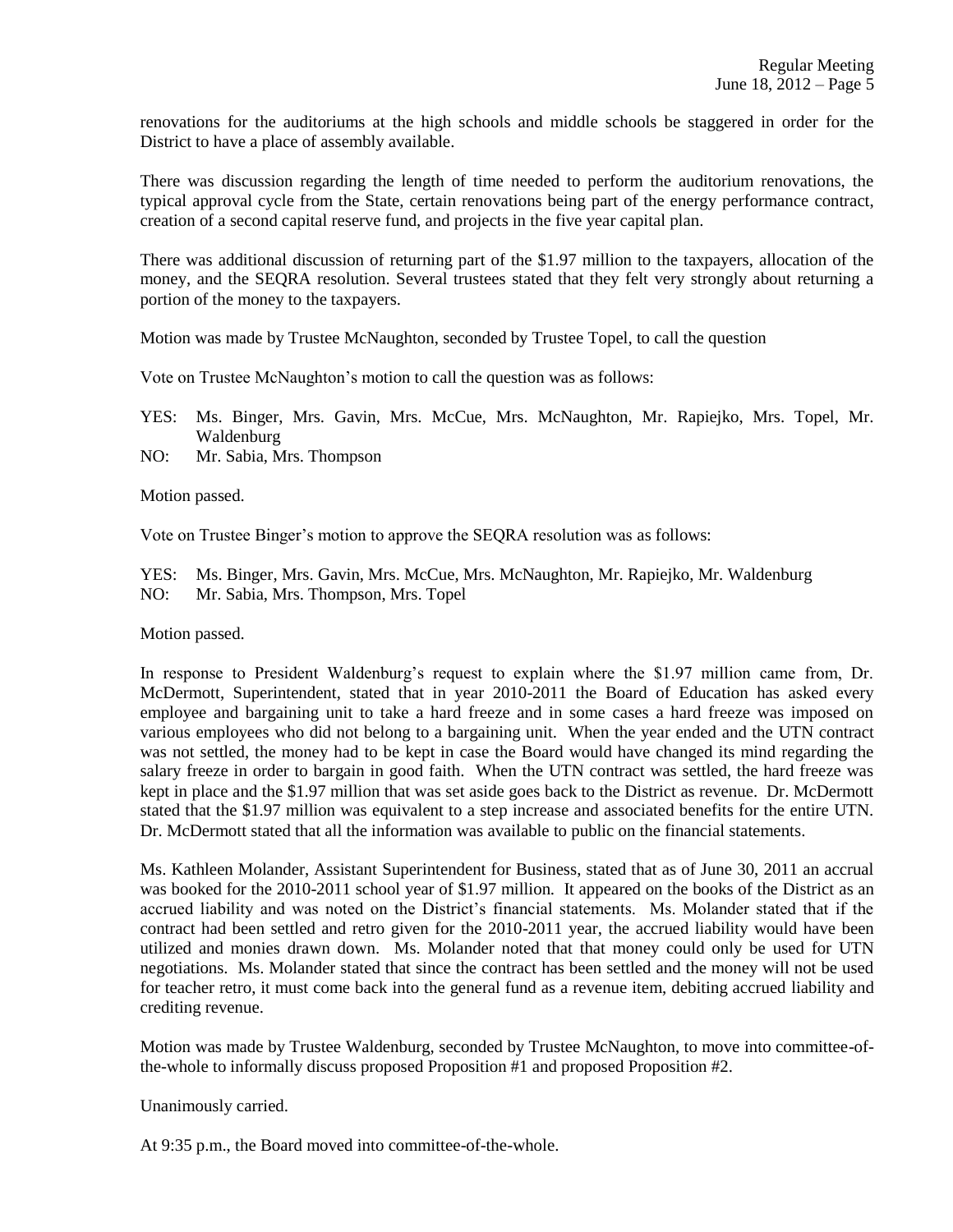At 10:30 p.m., motion was made by Trustee McNaughton, seconded by Trustee Sabia, to extend the meeting.

Unanimously carried.

At 10:45 p.m., motion was made by Trustee Sabia, seconded by Trustee Topel, to come out of committeeof-the-whole

Unanimously carried.

11.01 Motion was made by Trustee Waldenburg, seconded by Trustee Topel, to approve the following resolution:

"BE IT RESOLVED, that the Board of Education shall present to the qualified voters of the Northport-East Northport Union Free School District at a special meeting to be held on September 19, 2012 the following propositions in substantially the following form:

## **PROPOSITION #1**

SHALL the Board of Education of the Northport-East Northport Union Free School District be authorized to expend the sum of \$1,595,000 from unassigned fund balance, and that it be authorized to expend these monies during the 2012-13 school year and thereafter for capital improvements as follows: HVAC upgrades at Dickinson Avenue School; renovation of the East Northport Middle School and Northport Middle School auditoriums, and toilet room renovations at Northport Middle School, all of the foregoing to include all labor, materials, equipment, apparatus and incidental costs related thereto.

### **PROPOSITION #2**

SHALL the Board of Education, pursuant to Education Law Section 3651, be authorized to establish a Capital Reserve Fund known as the "Capital Reserve II Fund" for the purpose of roof replacement, window replacement, masonry/concrete replacement, door replacement, floor replacement, wall replacement, classroom renovations, library/multi media center renovation, electrical, plumbing, heating/ventilation renovations, carpentry renovations, security system upgrades, site/field reconstruction, locker room renovations, gymnasium reconstruction, bleacher reconstruction, toilet room renovations, masonry/concrete replacement renovations, ceiling tile renovations, bleacher replacement, computer/technology upgrades, public address/clock system replacement, telephone system upgrades, auditorium renovations and/or storage renovations. The maximum amount of the aforesaid Capital Reserve Fund shall be \$12,000,000, plus investment income. The probable term is to be ten (10) years; the funds are to be transferred from surplus monies in unassigned fund balance including a sum not to exceed \$1,000,000 from the 2011-2012 budget and thereafter in an annual amount of not more than \$1,500,000 for each remaining year of the probable term. Upon the establishment and funding of said reserve, the Superintendent of Schools or her designee shall be directed to deposit monies of this reserve fund in a separate bank account to be known as the "Capital Reserve II Fund."

President Waldenburg opened up comments regarding the proposed resolutions to the public.

Mr. David Ambro stated that the taxpayers would be better served putting more money into capital reserve, keeping the \$14 per year and getting much needed work done on the buildings that has been lagging behind year after year.

Mr. Rob Ingraham stated that he agreed with Mr. Ambro that the District should put the whole amount towards capital improvements.

Ms. Antoinette Blanck, UTN President, stated that she understands the conditions of the buildings, but the UTN was bargaining in good faith with the District and was told that if they didn't take a freeze there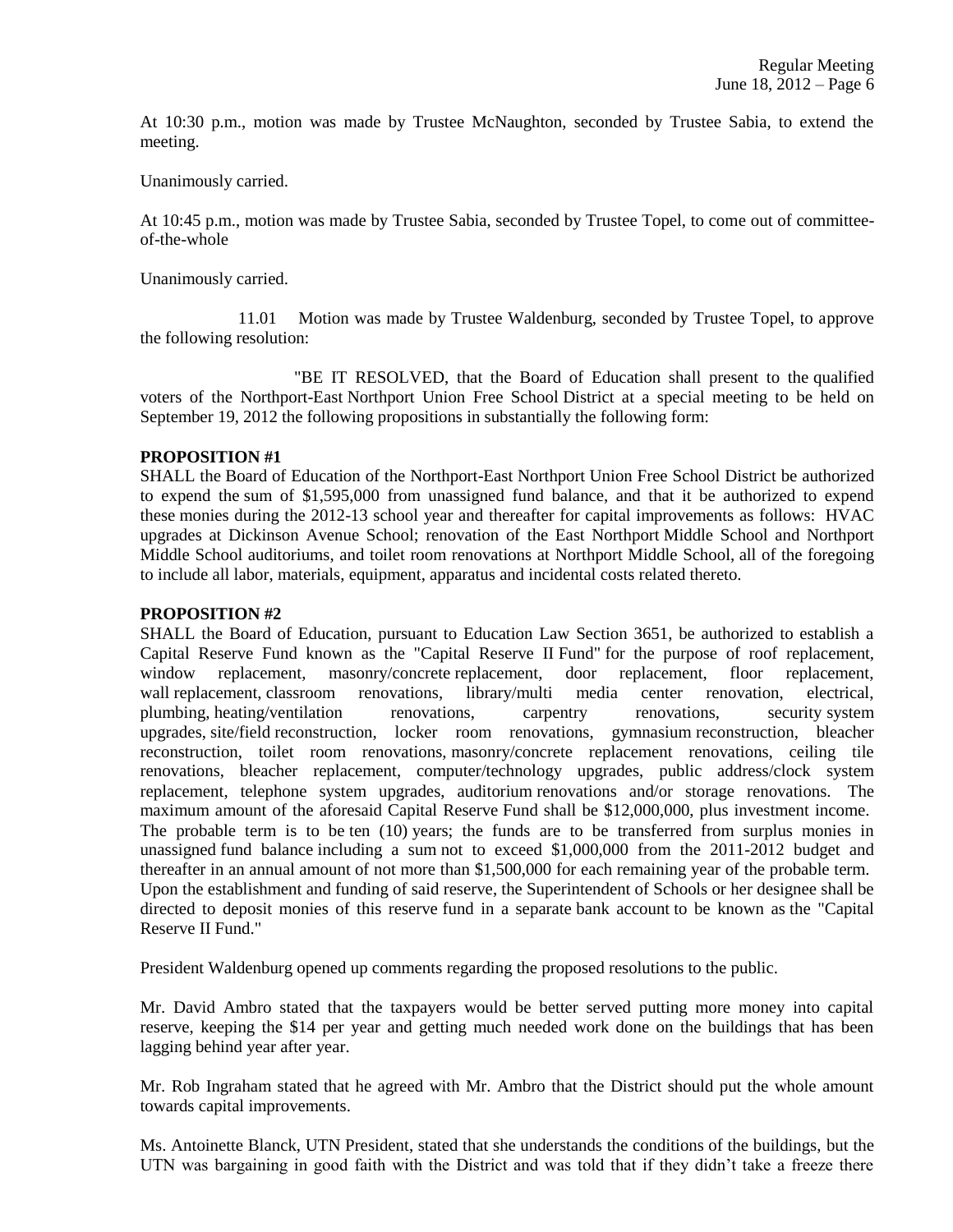would be loss of programs and it would hurt the children. Ms. Blanck stated that the UTN ultimately took the freeze not knowing there was more than enough money to cover increment. Ms. Blanck stated that this is problematic and disheartening.

Dr. McDermott stated that there was consensus at the end for the UTN to be in line with the District and she is concerned that there was no mal intent. Dr. McDermott stated that until the MOA was signed they did not know what was going to unfold. Dr. McDermott stated that they were advised by the auditors that money had to be set aside in order to bargain in good faith.

There was additional discussion regarding budgeting for negotiations, salary freezes for each unit, capital improvements, capital reserve funds, the recently imposed 2% tax cap, and revisions to proposition #1.

Ms. Clare Roby stated that she has been a taxpayer in the District for 25 years and been to many Board meetings where requests were made to fix the buildings. Ms. Roby stated that it was time to get on board and start making an attempt to improve the buildings.

Vote on Trustee Waldenburg's motion to approve the resolution was as follows:

- YES: Ms. Binger, Mrs. McNaughton, Mr. Rapiejko, Mr. Sabia, Mrs. Thompson, Mrs. Topel, Mr. Waldenburg
- NO: Mrs. Gavin, Mrs. McCue

Motion passed.

6. COMMUNICATIONS

There were no communications to the Board

### 7. PUBLIC PARTICIPATION

Name Comment

Rachel Friedman Stated that she received an e-mail today from Mr. Cronin, Director of Parent Physical Education and Athletics, which stated that the District is starting to look at the health standards and acquired some extra help in the elementary schools. Ms. Friedman stated that she is looking forward to having the elementary school health program going towards meeting the standards.

Mr. Matt Nelson, Assistant Superintendent for Instruction and Administration, stated that it is actually a reallocation of staff. Mr. Cronin preliminary has found some teaching assignment that he can shift to the elementary school to teach part of the health program. Mr. Nelson stated that overall they are looking to have the classroom teacher, health educator, physical education teacher, and counselor all teach parts of the health curriculum.

# 8. SUPERINTENDENT'S REPORT, GENERAL

Motion was made by Trustee McNaughton, seconded by Trustee Topel, to approve all remaining items under 8., including Supplemental 8.01.1 (Schedule A #61-144) and Supplemental 8.01.2 (Schedule B #56- 66),

8.01 Personnel Schedules, each dated June 18, 2012, and each attached and made part of the official minutes: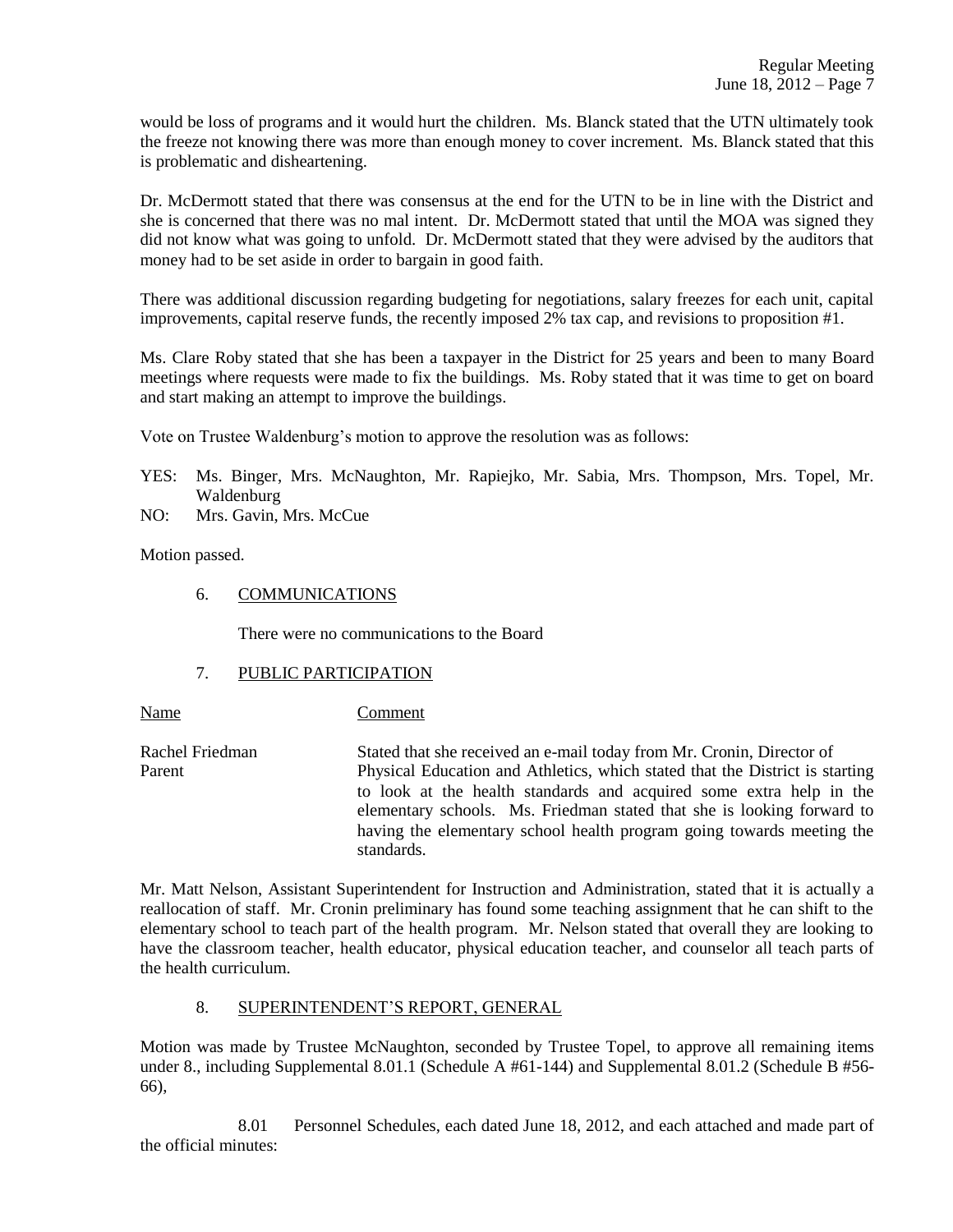- 8.01.1 Schedule A Certified Staff (including Supplemental A  $#61-144$ )<br>8.01.2 Schedule B Non-Instructional Staff (including Supplemental B  $#$
- Schedule B Non-Instructional Staff (including Supplemental B  $#56-66$ )
- 8.01.3 Schedule D Extra Pay
- 8.01.4 Schedule J Committee on Special Education

President Waldenburg announced the administrative appointment of Mr. Pasquale DeStefano as Interim Principal at East Northport Middle School.

8.02 Receiving for a second reading and adopting the following policies:

8.03.1 Policy #4850 – "Dissection of Animals in the Schools" 8.03.2 Policy #5310.1 – "Student Lockers, Desks and Other School Storage Places" 8.03.3 Policy #9510.5 – "Terms and Conditions of Employment for School Monitors (Greeters)"

8.04 Receiving for a second reading and adopting revisions to the following policies:

8.04.2 Policy #6240 – "Investment Policy" 8.04.3 Policy #9510.4 – "Terms and Conditions of Employment for Security

Personnel"

- - 8.05 Reaffirming the Board of Education policies

Vote on Trustee McNaughton's motion to approve all remaining items under 8. was unanimously carried.

Motion was made by Trustee McNaughton, seconded by Trustee Topel, to approve all items under 9.

## 9. SUPERINTENDENT'S REPORT FINANCIAL

9.01 Approving the following resolution to continue with the Municipal Cooperative Purchasing Agreement with the Town of Huntington, dated October 20, 2008:

## MUNICIPAL COOPERATIVE PURCHASING AGREEMENT

THIS AGREEMENT dated the  $20<sup>th</sup>$  day of October, 2008, between the School districts of the TOWN OF HUNTINGTON, with offices at 100 Main Street, Huntington, New York 11743, hereinafter referred to as the "TOWN" and the NORTHPORT-EAST NORTHPORT UFSD, with offices at PO Box 120, Northport, New York 11768, hereinafter referred to as the "DISTRICT."

### WITNESSETH:

"WHEREAS, it is the desire of the TOWN and the DISTRICT as the Agencies named herein to cooperate with respect to the utilization of the services of the TOWN's Purchasing Department; and

WHEREAS, the parties hereto are desirous of authorizing the Purchasing Director of the TOWN to advertise all of the bid requests for proposals and name the DISTRICT.

## NOW, THEREFORE, IT IS AGREED AS FOLLOWS:

1. The Director of Purchasing of the TOWN is authorized, in advertising for any bid for any material, equipment or merchandise, to include in all of the public notifications and advertisements, the name of the DISTRICT.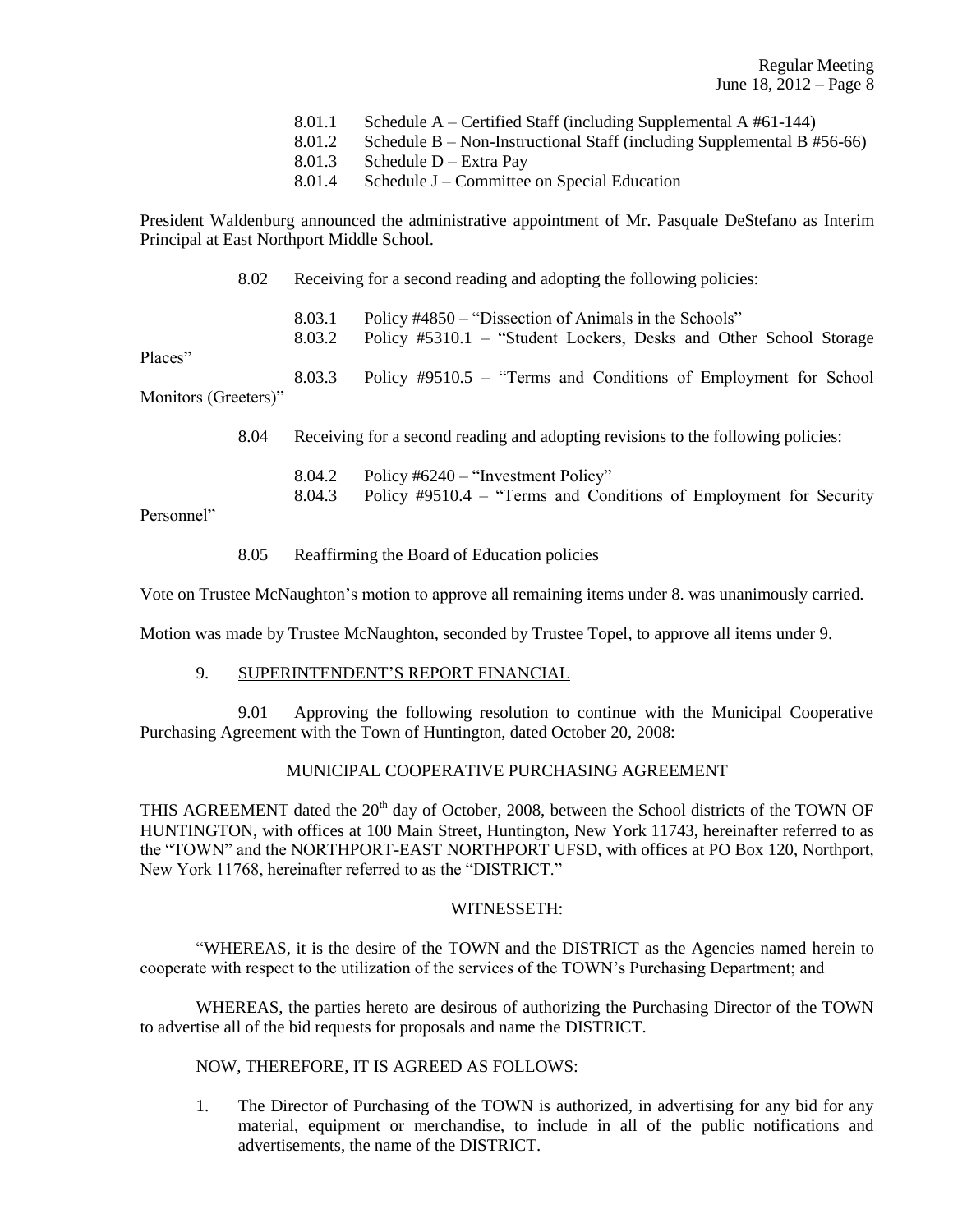- 2. The Director of Purchasing of the TOWN shall make it a special condition of any bids awarded that the DISTRICT may avail itself and purchase any of the materials, equipment or merchandise bid.
- 3. The DISTRICT agrees to make available to the Director of Purchasing of the TOWN, in a timely fashion, information as to the quantity and type of materials, equipment or merchandise that it uses on an annual basis.
- 4. The governing Board of the DISTRICT specifically authorizes and consents that the Director of Purchasing of the TOWN is authorized to advertise and award bids in its name in accordance with the provisions of Town Law and the Local Finance Law, and any other applicable local laws and regulations.
- 5. It is specifically agreed that the providing of these services by the TOWN Director of Purchasing shall be without costs to the DISTRICT and without additional cost to the TOWN.
- 6. The DISTRICT is responsible for the payment of any materials, equipment and merchandise purchased by it from the bids awarded by the TOWN's Director of Purchasing. DISTRICT's financial responsibility shall include payment of any materials, equipment and merchandise purchased and any other incidental costs related to materials, equipment and merchandise purchased such as shipping and delivery.
- 7. The DISTRICT agrees to hold harmless the TOWN and indemnify the TOWN from and against any claim, lawsuit, and/or judgment together with all costs and all incidental charges thereto including, but not limited to, costs and reasonable attorney's fees incurred and arising out of the DISTRICT's purchase of materials, equipment and merchandise under this Agreement.
- 8. Either party may terminate this agreement upon thirty (30) days written notice to the other."

9.02 Approving the following resolution to join the Board of Cooperative Education Services of Suffolk County to bid jointly for generally needed services and standardized supply and equipment items pursuant to General Municipal Law §119-o and Education Law Section 1950:

# JOINT MUNICIPAL COOPERATIVE BIDDING PROGRAM

"WHEREAS, various educational and municipal corporations located with the State of New York desire to bid jointly for generally needed services and standardized supply and equipment items; and

WHEREAS, the Northport-East Northport U.F.S.D., an educational/municipal corporation (hereinafter the "Participant") is desirous of selectively participating with other educational and/or municipal corporations in the State of New York in joint bidding in the areas mentioned above pursuant to General Municipal Law §119-o and Education Law Section 1950; and

WHEREAS, the Participant is a municipality within the meaning of General Municipal Law §119 n and is eligible to participate in the Board of Cooperative Educational Services, First Supervisory District of Suffolk County (hereinafter Eastern Suffolk BOCES) Joint Municipal Cooperative Bidding Program (hereinafter the "Program") in the areas mentioned above; and

WHEREAS, the Participant acknowledges receipt of the Program description inclusive of Eastern Suffolk BOCES' standard bid packet and the general conditions relating to said Program; and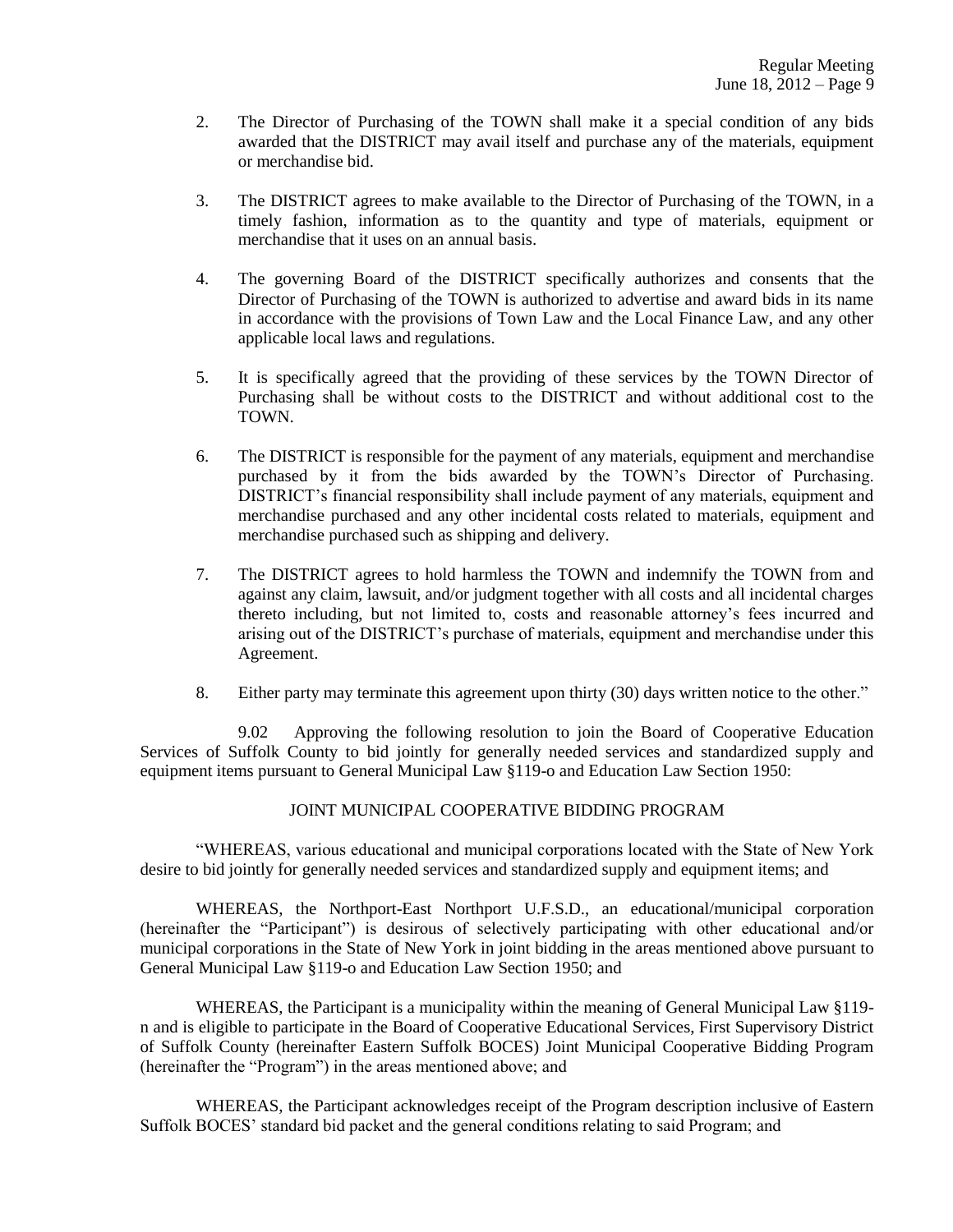WHEREAS, with respect to all activities conducted by the Program, the Participant wishes to delegate to Eastern Suffolk BOCES the responsibility for drafting of bid specifications, advertising for bids, accepting and opening bids, tabulating bids, awarding the bids, and reporting the results to the Participant.

BE IT RESOLVED, that the Participant hereby appoints Eastern Suffolk BOCES to represent it and to act as the lead agent in all matters related to the Program as described above; and

BE IT FURTHER RESOLVED that the Participant hereby authorizes Eastern Suffolk BOCES to place all legal advertisements for any required cooperative bidding in Newsday, which is designated as the official newspaper for the Program; and

BE IT FURTHER RESOLVED that a Participant Meeting shall be held annually consisting of a representative from each Program Participant. Notice of the meeting shall be given to each representative at least five (5) days prior to such meeting; and

BE IT FURTHER RESOLVED that an Advisory Committee will be formed consisting of five to ten representatives of Program Participants for a term of three (3) years as authorized by General Municipal Law §119-o.2.j.

BE IT FURTHER RESOLVED that this Agreement with the Participant shall be for a term of one (1) year as authorized by General Municipal Law §119-o.2.j.

BE IT FURTHER RESOLVED that the Participant agrees to pay Eastern Suffolk BOCES an annual fee as determined annually by Eastern Suffolk BOCES to act as the lead agent for the Program."

9.03 Approving the following resolution to join the Board of Cooperative Educational Services of Nassau County to participate in the Cooperative Bidding Program for the purchase of various commodities and/or services as authorized by and in accordance with Education Law and General Municipal Law, § Section 119-o:

### School Year 2012-2013

## GENERAL RESOLUTION

# FOR THE PUPOSE OF PARTICIPATING IN A COOPERATIVE BID COORDINATED BY THE BOARD OF COOPERATIVE EDUCATIONAL SERVICES OF NASSAU COUNTY FOR VARIOUS COMMODITIES AND/OR SERVICES

"WHEREAS, the Board of Education, Northport-East Northport School District of New York State, wishes to participate in a Cooperative Bidding Program conducted by The Board of Cooperative Educational Services of Nassau County for the purchase of various commodities and/or services as authorized by and in accordance with the Education Law and General Municipal Law, § Section 119-o; and

NOW THEREFORE, BE IT RESOLVED that the School District hereby appoints Nassau BOCES as its representative and agent in all matters related to the Cooperative Bidding Program, including but not limited to responsibility for drafting of specifications, advertising for bids, accepting and opening bids, tabulating bids, reporting the results to the School District and making recommendations thereon, and

BE IT FURTHER RESOLVED that Nassau BOCES is hereby authorized to award cooperative bids on behalf of the School District to the bidder deemed to be the lowest responsible bidder meeting the bid specifications and otherwise complying with Article 5-A of the General Municipal Law of the State of New York relating to public bids and contracts and to enter into contracts for the purchase of commodities and/or services as authorized herein, and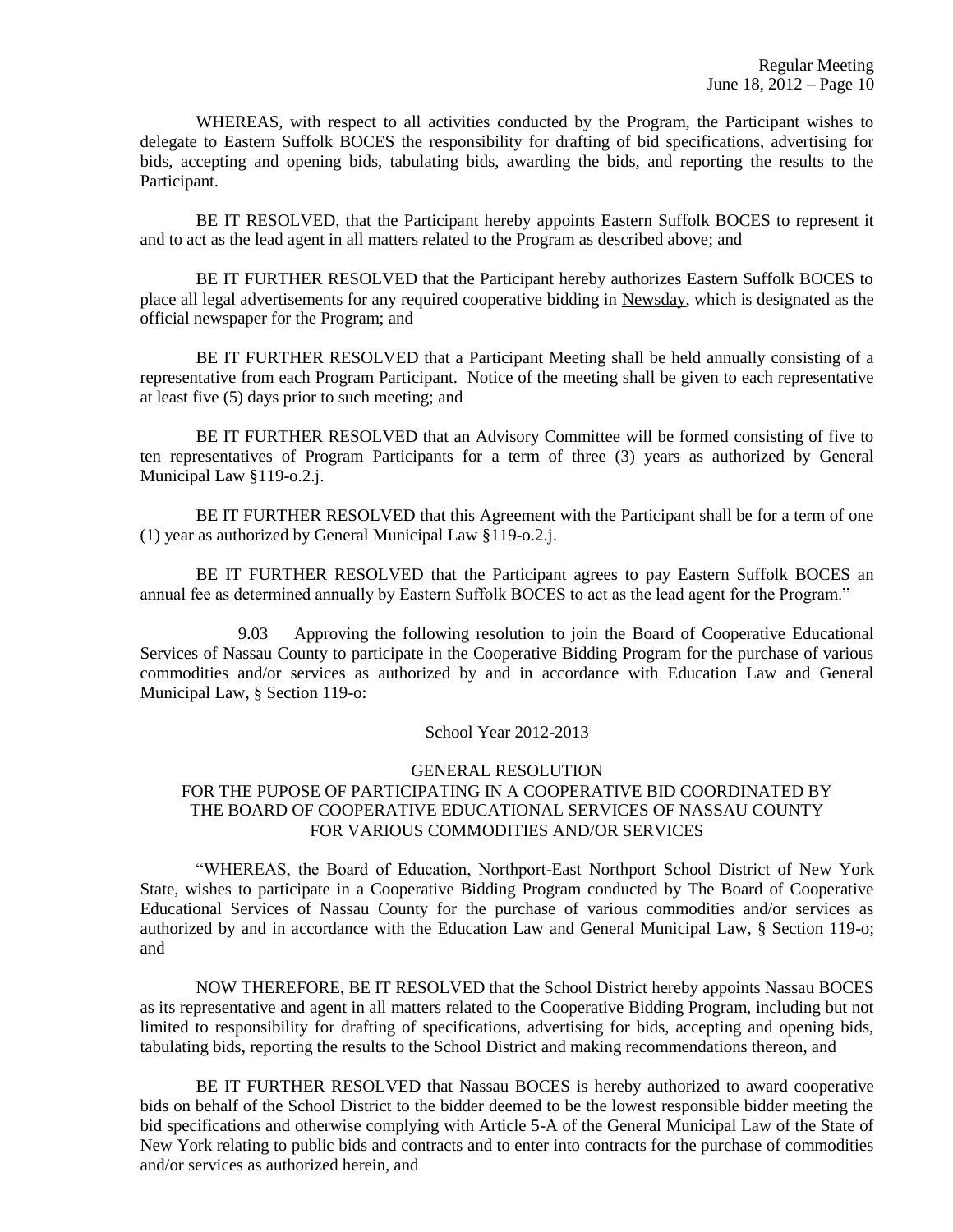BE IT FURTHER RESOLVED, that the School District hereby authorizes its School Business Administrator and his/her designee on behalf of the School District to participate in cooperative bidding conducted by Nassau BOCES and if requested to furnish Nassau BOCES an estimated minimum number of units that will be purchased and such other documents and information which may be reasonably necessary or useful in conducting the Cooperative Bidding Program, and

BE IT FURTHER RESOLVED, that the School District agrees to assume its equitable share of the administrative costs of the cooperative bidding program and all of its obligations and responsibilities pursuant to any contract that may be awarded by Nassau BOCES on behalf of the School District."

9.04 Taking specified action on the following BIDS:

EDUCATIONAL 9.04.1 AWARD: District Wide Printing 9.04.2 REJECT: Musical Instrument Repair

9.05 Declaring the attached list of equipment, owned by the School District, that is no longer cost effective to repair, to be surplus and recycled

9.06 Renewing the contracts for 2012-2013 with Island Kids Early Childhood Center, Northport Nursery School and Pumpkin Patch Day Nursery for Universal Pre-K RFP #11-117

9.07 Approving transfer of general fund appropriations in the 2011-2012 budget

9.08 Approving the following resolution to join the Long Island Food Service Directors Association Cooperative to bid jointly on selected Food Service Commodities, Food and Food Service Supplies for the 2012-2013 school year:

"WHEREAS, it is the plan of a number of public school district in Nassau/Suffolk Counties, New York to bid jointly on selected Food Service Commodities, Food and Food Service Supplies for the 2012- 13 school year.

WHEREAS, Northport-East Northport UFSD *DISTRICT*, is desirous of participating with other districts in Nassau/Suffolk Counties in the joint bidding of commodities mentioned above as authorized by General Municipal Law, Section 119-0 and,

WHEREAS, Northport-East Northport UFSD *DISTRICT*, wishes to appoint a committee to assume the responsibility for drafting of specification, advertising for bids, accepting and opening bids, reporting the results to the boards of education and making recommendations thereon; therefore,

BE IT RESOLVED, that the BOARD OF EDUCATION of Northport-East Northport UFSD *DISTRICT*, hereby appoints Long Island School Nutrition Directors Association Cooperative Bid Committee to represent it in all matters related above, and,

BE IT FURTHER RESOLVED, that Northport-East Northport UFSD *DISTRICT'S* Board of Education authorized the above-mentioned committee to represent it in all matters leading up to the entering into a contract for the purchase of the above-mentioned commodities, and,

BE IT FURTHER RESOLVED, that Northport-East Northport UFSD *DISTRICT'S* Board of Education agrees to assume its equitable share of the costs of the cooperative bidding, and

BE IT FURTHER RESOLVED, that Northport-East Northport UFSD *DISTRICT'S* Board of Education agrees (1) to abide by majority decisions of the participating districts on quality standards; (2) that unless all bids are rejected, it will award contracts according to the recommendations of the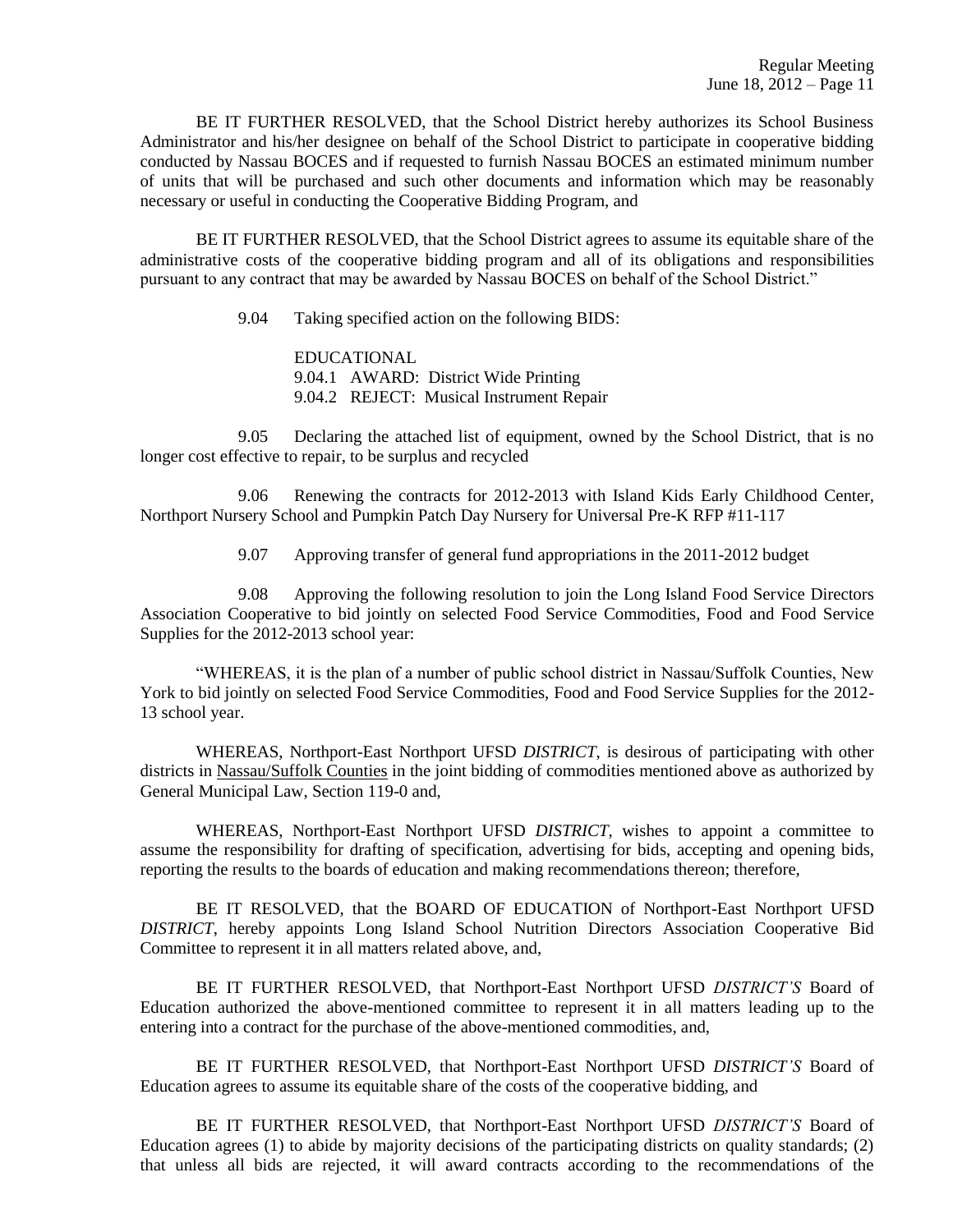committee; (3) that after award of contract(s), it will conduct all negotiations directly with the successful bidder(s)."

9.09 Receiving the following donation to the District:

9.09.1 \$500.00 from Margaret L. Shavalier to the Deborah A. Shavalier Memorial

Scholarship

9.10 Approving a grant application to Rochester Institute of Technology in the amount of \$1,120.00 to enhance support to the Project Lead the Way Program

9.11 Approving an application for grant from the New York State Bar Association in the amount of \$7,000.00 to be used to support the expenses related to the 2012 Law and Civic Education Summer Institute conducted in partnership between Project P.A.T.C.H. and the Law, Youth and Citizenship Program of the New York State Bar Association

9.12 Approving a 2011-2012 Service Agreement between the Board of Education of the Northport-East Northport Union Free School District and The Long Island Home d/b/a South Oaks Hospital (Career and Educational Counseling Center)

9.13 Approving the following resolution:

"BE IT RESOLVED, that in accordance with the 2008-2009 Proposition No. 3 establishing a Capital Reserve Fund, the Board of Education approves the funding of said reserve fund by a transfer of unassigned fund balance in an amount not to exceed \$600,000.00"

9.14 Approving the following resolution:

"RESOLVED, that the Board of Education accept the donation of \$50.00 toward the purchase of supplies for Norwood Avenue Elementary School and increase the 2012-2013 budget code A2110.5030.14.0200 by \$50.00 for this purpose.

RESOLVED, that the Board of Education hereby approves an increase in the revenue code A2705 of the 2012-2013 budget by \$50.00 with the understanding that this increase in revenue is the result of matching grant funds made by employees of the Travelers Companies, Inc."

9.15 Extending transportation contracts for the 2012-2013 school year in accord with State Education Law and Commissioner's Regulations with the following contractors as per their proposals:

- 9.15.1 Baumann & Sons Buses, Inc.
- 9.15.2 Acme Bus Corp.
- 9.15.3 Educational Bus Transportation, Inc.
- 9.15.4 Huntington Coach Corp.
- 9.15.5 Towne Bus Corp.
- 9.16 Approving the following resolution:

"BE IT RESOLVED, that the Board of Education hereby terminates the contract between the Northport-East Northport UFSD and H&A Contracting (d/b/a H&A Landscape of LI, Inc.). The contract was formerly approved by the Board of Education on March 7, 2011.

BE IT FURTHER RESOLVED, that the Board of Education hereby authorizes the re-bidding of the masonry chimney extension project at Northport High School"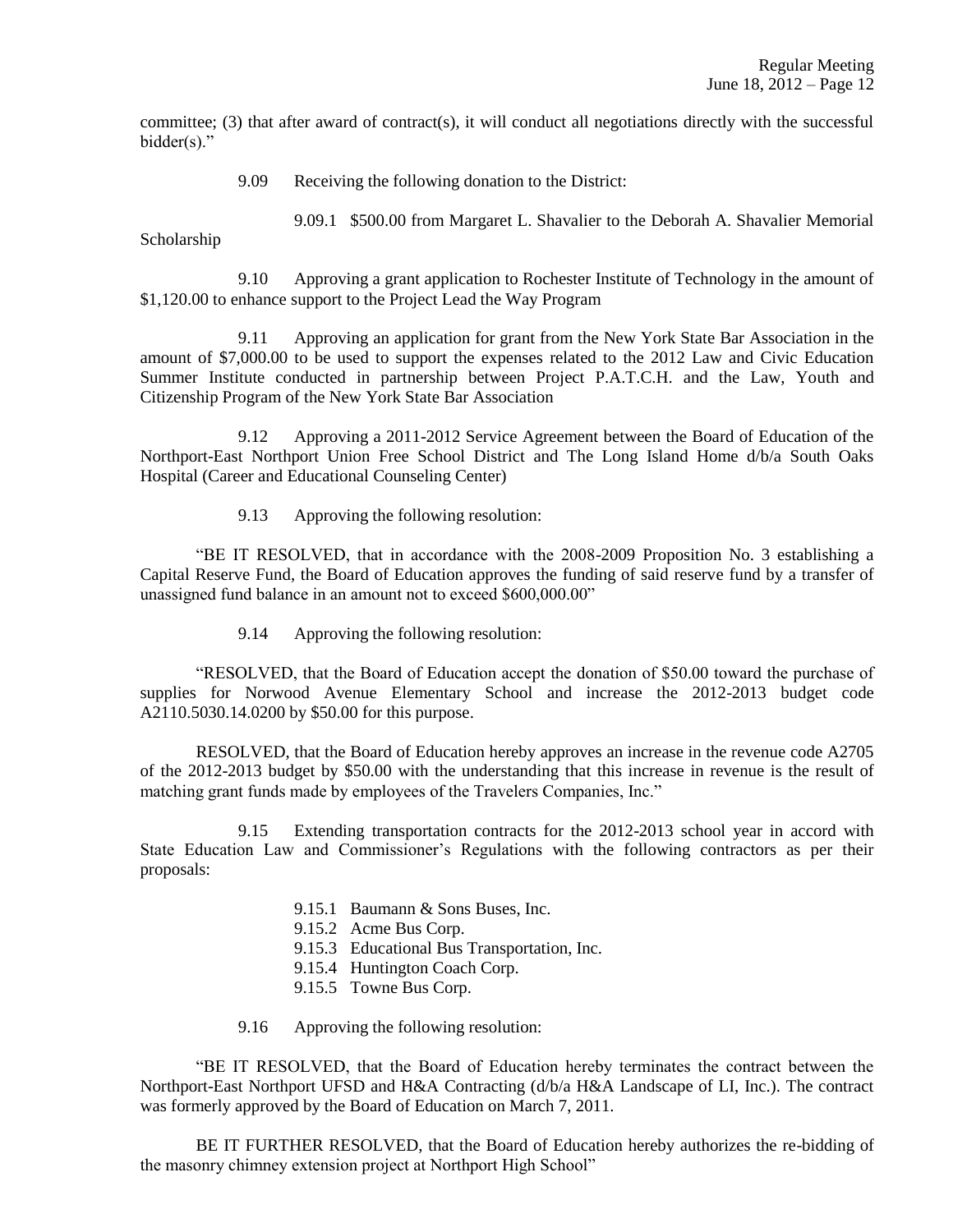9.17 Approving the following resolution:

"BE IT RESOLVED, that in accordance with 2012-2013 Proposition No. 2 requesting the public approval to expend \$845,000 from the Capital Reserve Fund, the Board of Education approve an increase in the 2011-2012 budget code A9950.9002.00.8300 by \$845,000 for the purpose of transferring \$845,000 from the General Fund Capital Reserve Fund to the Capital Fund"

9.18 Approving a 2012-2013 Gifted and Talented Services Contract between the Board of Education of the Northport-East Northport Union Free School District and the Board of Education of the Huntington Union Free School District

9.19 Approving the following resolution:

"BE IT RESOLVED, that the Board of Education hereby approves the expenditure of funds from the Employee Benefit Accrued Liability Reserve (EBALR) pursuant to General Municipal Law Section 6 p for the 2011-2012 fiscal year in an amount not to exceed \$350,000.00 and to increase the General Fund appropriations A9089.1500.00.6001 (Instructional Retiree Accrued Sick Leave Payment) by \$325,000, A9089.1501.00.6001 (Instructional Retiree Accrued Vacation Leave Payment) by \$10,000 and A9089.1601.00.6001 (Non-Instructional Retiree Accrued Vacation Leave Payment) by \$15,000 and to return to the reserve any funds not expended"

9.20 Approving the Corrective Action Plan for the 2011-2012 Internal Audit Report on Medical Benefits and Retiree Health Insurance

9.21 Approving the following resolution:

"BE IT RESOLVED, that in accordance with provisions of Section 6-r of the General Municipal Law, the Board of Education approves the funding of the Retirement Contribution Reserve Fund by a transfer of unassigned fund balance from the 2011-2012 fiscal year in an amount not to exceed 2,250,000"

9.22 Approving the Corrective Action Plan for the 2011-2012 Internal Audit Risk Assessment Report

Vote on Trustee McNaughton's motion to approve all items under 9.0 was unanimously carried.

- 10. SUPERINTENDENT'S REPORT FOR INFORMATION ONLY
	- 10.01 Schedule I Home Instruction
	- 10.02 Student Activity Account Reports for April 2012 from:
		- 10.02.1 Northport High School
		- 10.02.2 East Northport Middle School
		- 10.02.3 Northport Middle School
	- 10.03 Investment Report for April 2012
	- 10.04 Collateral Schedule for April 2012
	- 10.05 Bank Reconciliation Report for April 2012
	- 10.06 Monthly Revenue and Budget Status Report as of April 2012